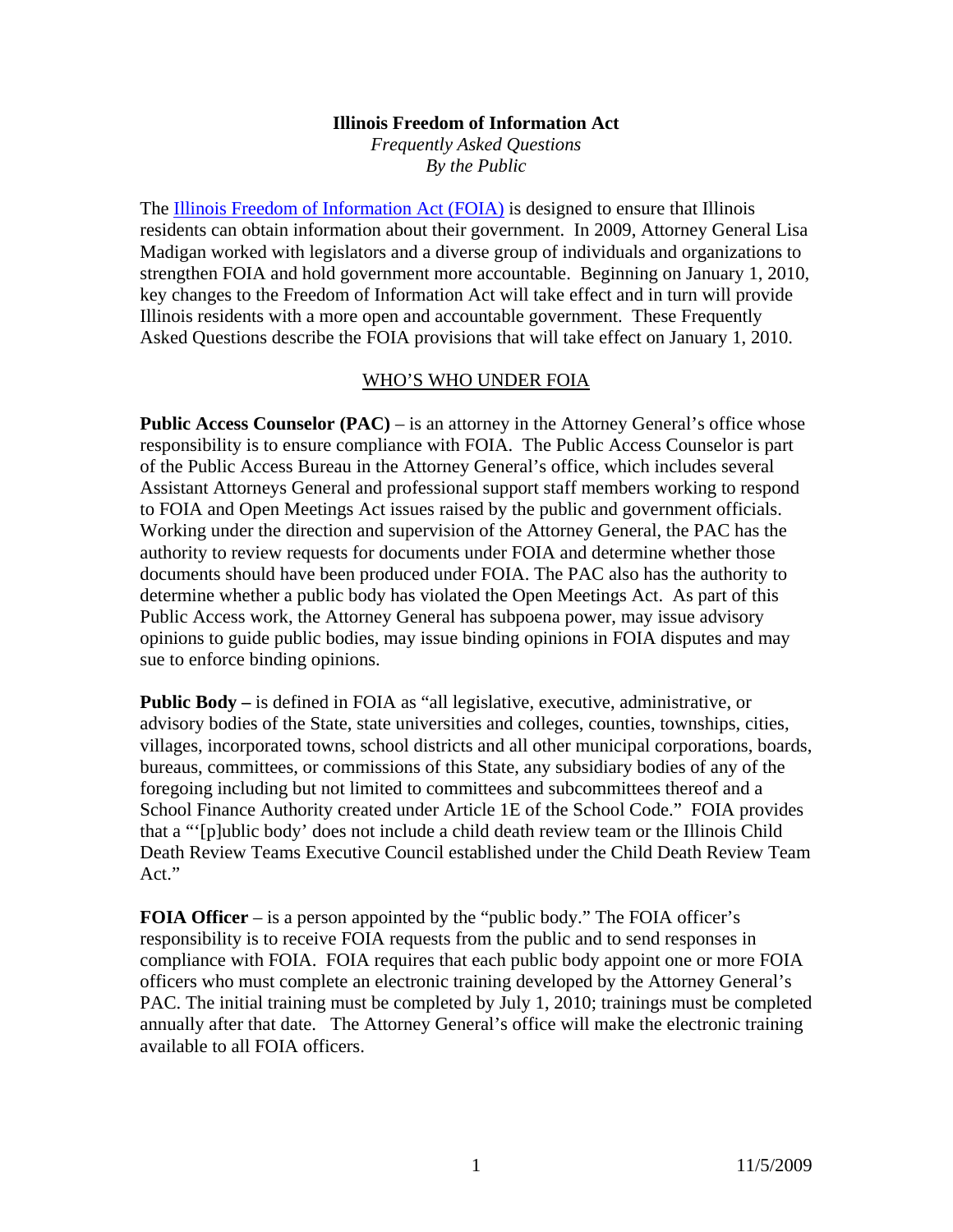**Public Records –** are defined in FOIA as "all records, reports, forms, writings, letters, memoranda, books, papers, maps, photographs, microfilms, cards, tapes, recordings, electronic data processing records, electronic communications, recorded information and all other documentary materials pertaining to the transaction of public business, regardless of physical form or characteristics, having been prepared by or for, or having been or being used by, received by, in the possession of, or under the control of any public body." A few examples of public records available under FOIA are: orders; rules; reports or studies; contracts; names, titles and salaries of public employees; and the voting records of public bodies. Information can be available in electronic as well as paper format.

#### GENERAL INFORMATION

#### **What is FOIA?**

The Freedom of Information Act (FOIA) is a state statute that provides the public the right to access government documents and records. The premise behind FOIA is that the public has a right to know what the government is doing. The law provides that a person can ask a public body for a copy of its records on a specific subject and the public body must provide those records, unless there is an exemption in the statute that protects those records from disclosure (for example: records containing information concerning trade secrets or personal privacy).

#### **Who is subject to FOIA?**

Public bodies are subject to FOIA. The judiciary is not subject to FOIA, but court records and proceedings generally are open to the public.

#### **Who can file a FOIA request?**

Anyone. Any person, group, association, corporation, firm, partnership or organization has the right to file a FOIA request to any state or local public body, including any city, township or county office.

#### HOW TO MAKE A FOIA REQUEST

#### **I need information from a public body but I am not quite sure where to start or what to request. What can I do?**

If you would like to obtain information from a public body, you should begin by writing down a list of the information you are seeking. Then prepare a letter to that public body's office. If you are not sure to whom to address the letter, contact the public body's main office and request the contact information for the FOIA officer.

Your letter should include your name, your address, the date and a daytime phone number so that the public body can contact you if they have any questions. Describe the information you are seeking with sufficient detail so that the public body can find the requested records. Providing as much information as possible in your request on the subject matter may expedite the public body's search process.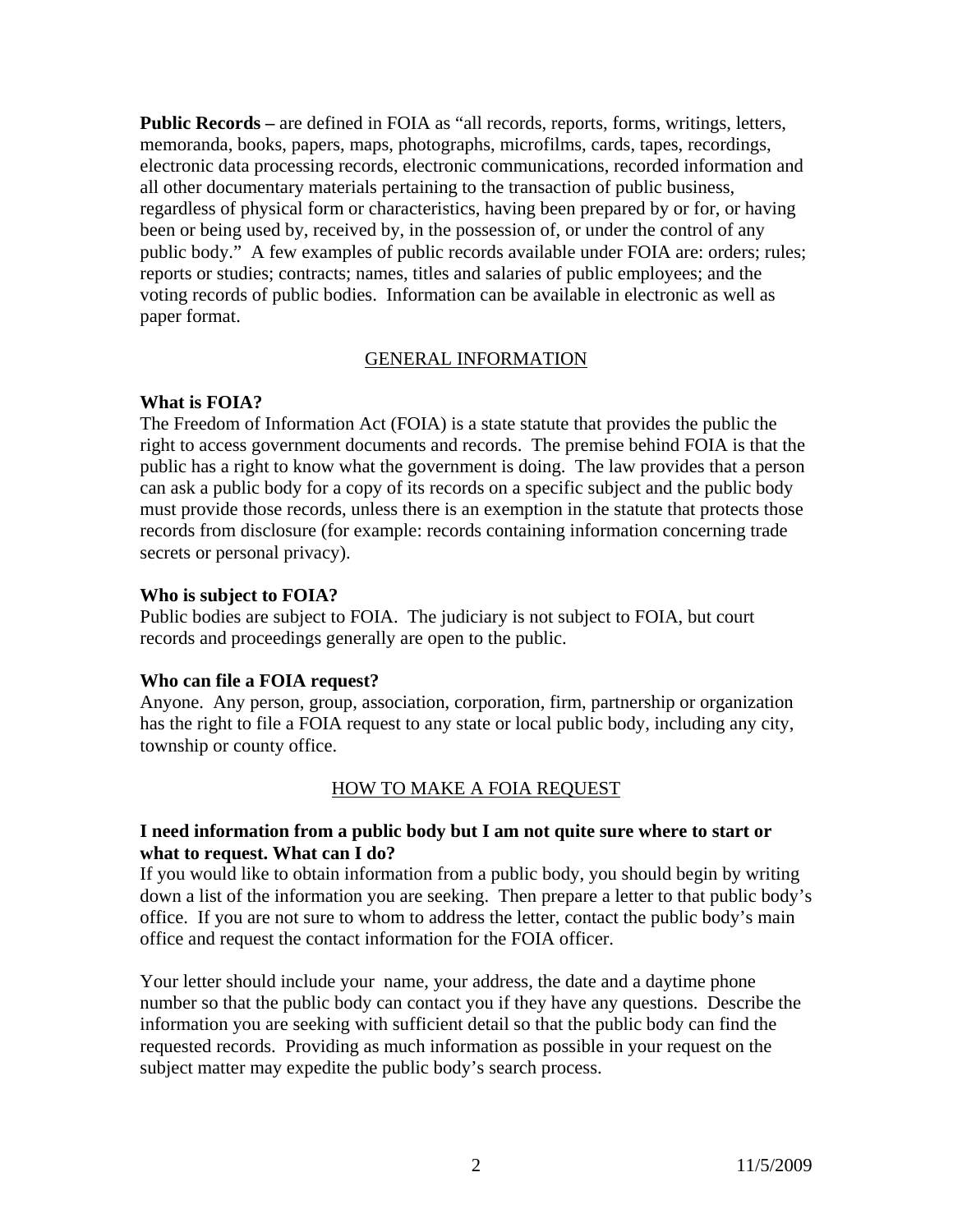You do not need to describe the document specifically and accurately by the same name the public body uses. As long as the public body understands what is being requested, they must release that information, even if the requestor does not call it by the same name the public body uses.

Public bodies cannot require that the public submit FOIA requests on a specific form or in a specific format. Public bodies, however, can require that FOIA requests be submitted in writing. Public bodies must accept requests by mail, personal delivery, fax, e-mail, or other means available to the public body. Public bodies may accept oral FOIA requests but are not required to do so.

Additionally, each public body must develop and make available upon request a list of documents that the public body will immediately provide to a requester. Each public body also must maintain a reasonably current list of all types or categories of records under its control, and the list should be reasonably detailed in order to aid persons in obtaining access to public records. This list must be available for inspection and copying.

## **What should I include in the FOIA request?**

On your written request, include your name, address, the date and a daytime phone number so that the public body can contact you if they have any questions. Provide as much information as possible on the subject matter. This will help expedite the search process.

## **Can a public body require that a FOIA request must be submitted on a certain form or in a certain format?**

No. Public bodies can require that FOIA requests be submitted in writing, but they must accept requests by mail, personal delivery, fax, e-mail, or other means available. While public bodies may offer a form for FOIA requests, they cannot require that you use a specific form to make your request. Public bodies may accept oral FOIA requests but are not required to do so.

## **To whom do I submit a FOIA request?**

FOIA requests should be submitted to the public body's designated FOIA officer. Every public body must prominently display at its office and make available certain information, including the name(s) of its FOIA officer(s). In addition, the public body must display and make available:

- Information on how to submit a FOIA; and
- A brief description of the office, including its purpose, budget and number of employees.

Any public body that has a website must also post this information on that website.

## **How do I know who within a public body should receive my FOIA request?**

Each public body must prominently display and make available upon request a directory designating the FOIA officer(s) for that body and the address where FOIA requests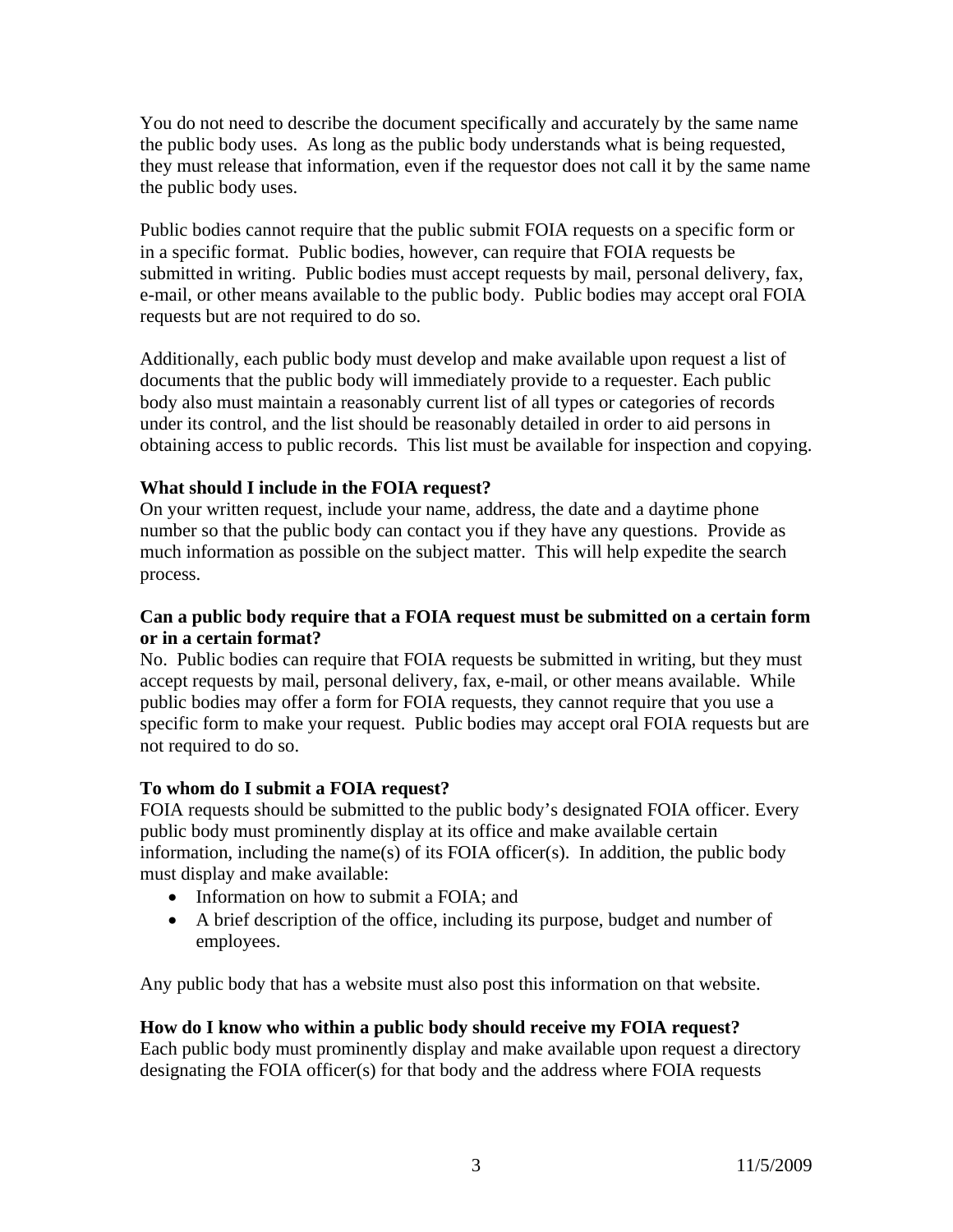should be sent. This information must also be posted on the public body's website, if it has one.

## **What if I don't use the same name for a document that the public body uses? Can the public body deny my request for that reason?**

No, the public body cannot deny the request just because you called the document by a different name. You do not need to describe the document specifically and accurately by the same name the public body uses. As long as the public body understands what you are requesting, they must release that information, even if you do not call it by the same name the public body uses.

## **How many days does the public body have to respond to my FOIA request?**

A public body must respond to a FOIA request within 5 business days *after* the public body receives the request. Day 1 of the 5-day timeline is the first business day *after* the request is received by the public body. The date that the request was received by the public body does *not* count as "Day 1." That time period may be extended for an additional 5 business days from the date of the original due date if:

- The requested information is stored at a different location;
- The request requires the collection of a substantial number of documents;
- The request requires an extensive search;
- The requested records have not been located and require additional effort to find;
- The requested records need to be reviewed by staff who can determine whether they are exempt from FOIA;
- The requested records cannot be produced without unduly burdening the public body or interfering with its operations; or
- The request requires the public body to consult with another public body who has substantial interest in the subject matter of the request.

If additional time is needed, the public body must notify the requestor in writing within 5 business days after the receipt of the request of the statutory reasons for the extension and when the requested information will be produced.

## **When does the 5 business day time period start?**

On the first business day *after* the public body receives the request.

## **What is a "business day" or "working day"?**

A "business day" or "working day" is a regular day of the week (Monday through Friday) when public offices and most businesses are open. Saturdays, Sundays and state holidays are not business days and cannot be counted in the 5 business day time period.

## **What is the incentive for a public body to respond to my request within 5 business days (or 10 business days if extended)?**

Aside from the potential that a court ultimately could impose a civil penalty of between \$2,500 and \$5,000 per violation, public bodies have an additional incentive to respond within the time limits set forth. In the event a public body fails to respond within 5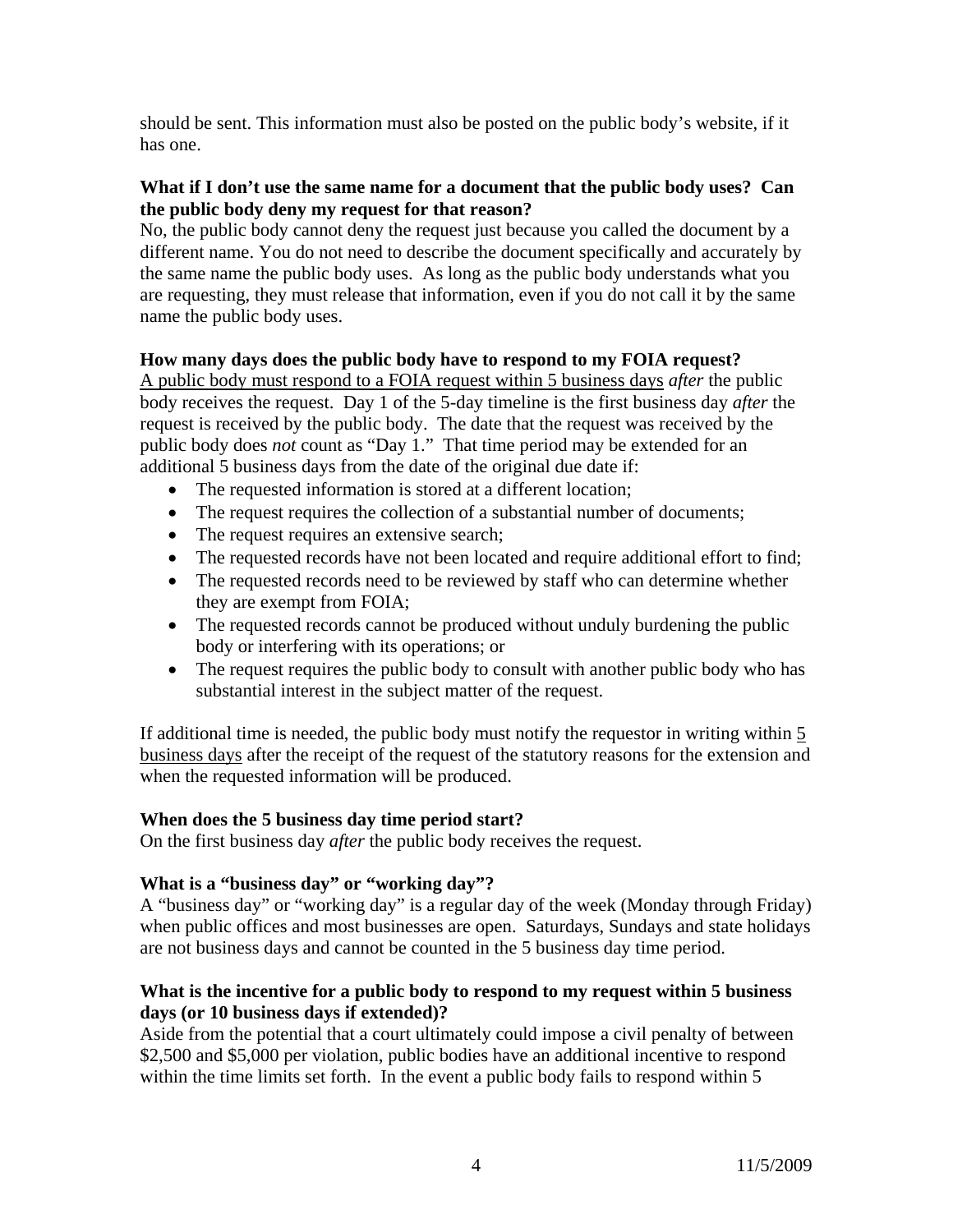business days, it cannot charge for reproduction costs at a later time or treat the request as unduly burdensome.

### **Can I make an agreement with the public body to extend the deadline to respond?**

Yes, but the agreement must be in writing. The agreement will also relieve the public body of having to comply with other legal deadlines in FOIA.

## **Can the public body ask me why I want the information?**

No, except to determine if the request is for commercial reasons. *See below for more details on commercial requests.* 

## FEES

### **Can the public body charge for copies?**

Yes, but the fees are limited. For black and white, letter or legal sized copies  $(8 \frac{1}{2} \times 11)$ or 11 x 17), the first 50 pages are free, and any additional pages can cost no more than 15 cents a page. For color copies or abnormal size copies, the public body can charge the actual cost of copying.

## **Can a public body charge for electronic copies?**

Yes, but only the actual cost of the recording medium. For example, if information is produced on CDs, the public body may only charge the actual cost of purchasing the CDs.

## **Is it possible for a public body to waive the copying fees?**

Yes. Public bodies may waive or reduce copying fees if disclosure is in the public interest. A waiver or reduction may be available if:

- The request is for information on the health, safety and welfare or the legal rights of the general public;
- There is an intent to disseminate the information; or
- No personal or commercial benefit will be received from document disclosure.

## GETTING INFORMATION IN AN ELECTRONIC FORMAT

#### **Can I request the documents in electronic form?**

Yes, and the public body must provide you those electronic documents in your requested format, if that is feasible for the public body. If that format is not available to the public body, they must provide the documents in the electronic format in which they are kept or in paper, at the option of the requestor.

## **If the public body has a database and the information I am seeking requires that the public body do a search of that database, does the public body have to conduct that search?**

Yes and the public body cannot charge you for that search.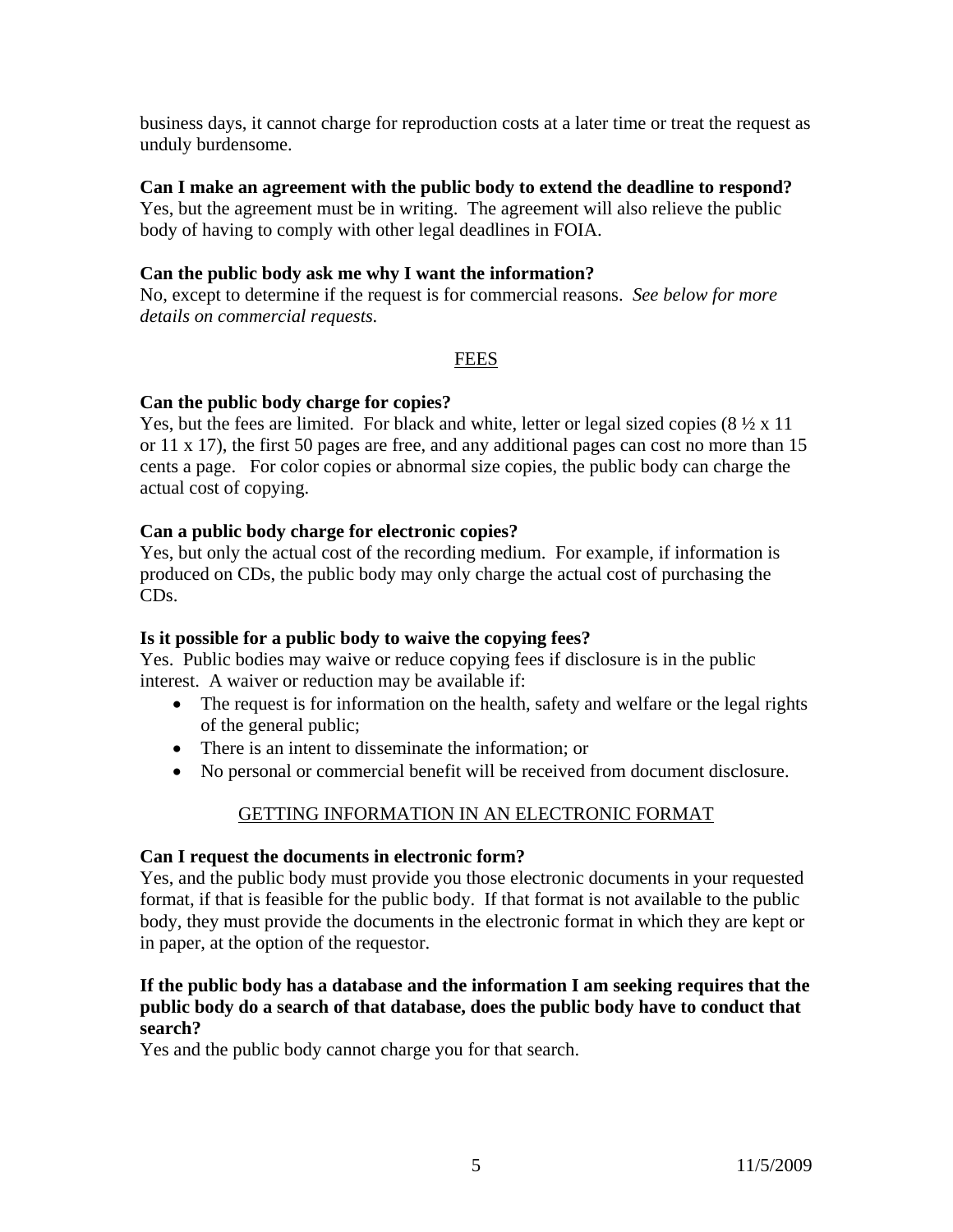#### **Are e-mails subject to FOIA?**

Yes. All electronic communications (as long as they do not fall within an exemption) are subject to FOIA.

#### FOIA OFFICERS

### **What is a "FOIA officer"?**

A FOIA officer is a person appointed by the public body to ensure that the public body complies with FOIA. The FOIA officer's responsibility is to receive FOIA requests from the public and to send responses in compliance with FOIA. FOIA requires that each public body appoint at least one FOIA officer and that the FOIA officer(s) complete an electronic training developed by the Attorney General's PAC. The initial training must be completed by July 1, 2010; trainings must be completed annually thereafter.

### **Is every public body required to have a designated FOIA officer?**

Yes. Every public body must prominently display at its office certain information, including the name(s) of its FOIA officer(s). In addition, the office must display:

- Information regarding how to submit a FOIA; and
- A brief description of the office, including its purpose, budget and number of employees.

Any public body that has a website must also post this information on its website.

#### **If the public body does not display the FOIA officer's information, what should I do?**

Contact the Attorney General's Public Access Counselor at 217-558-0486. The public body must post the name(s) of the FOIA officer(s), along with information concerning how to make a FOIA request, at the office of the public body as well as on any websites maintained by the public body.

## WHAT TO DO IF THE PUBLIC BODY DOES NOT RESPOND

## **What can I do if the public body doesn't respond to my FOIA request?**

If the public body does not respond to your request within 5 business days after receiving it, then their inaction is considered a denial of your request. If that occurs, you can either file a Request for Review with the Attorney General's PAC or file a case in court.

## WHAT TO DO IF YOUR FOIA REQUEST IS DENIED

#### **What must the public body include in a denial?**

The denial must be in writing, and reference a specific legal reason under FOIA to justify the non-disclosure. A public body has the burden of proving by clear and convincing evidence that the information is exempt from disclosure. The denial must also inform the requestor of the right to seek review of the issue by the Public Access Counselor (PAC) in the Attorney General's office, with the PAC's contact information, as well as the right to seek judicial review by filing a court case.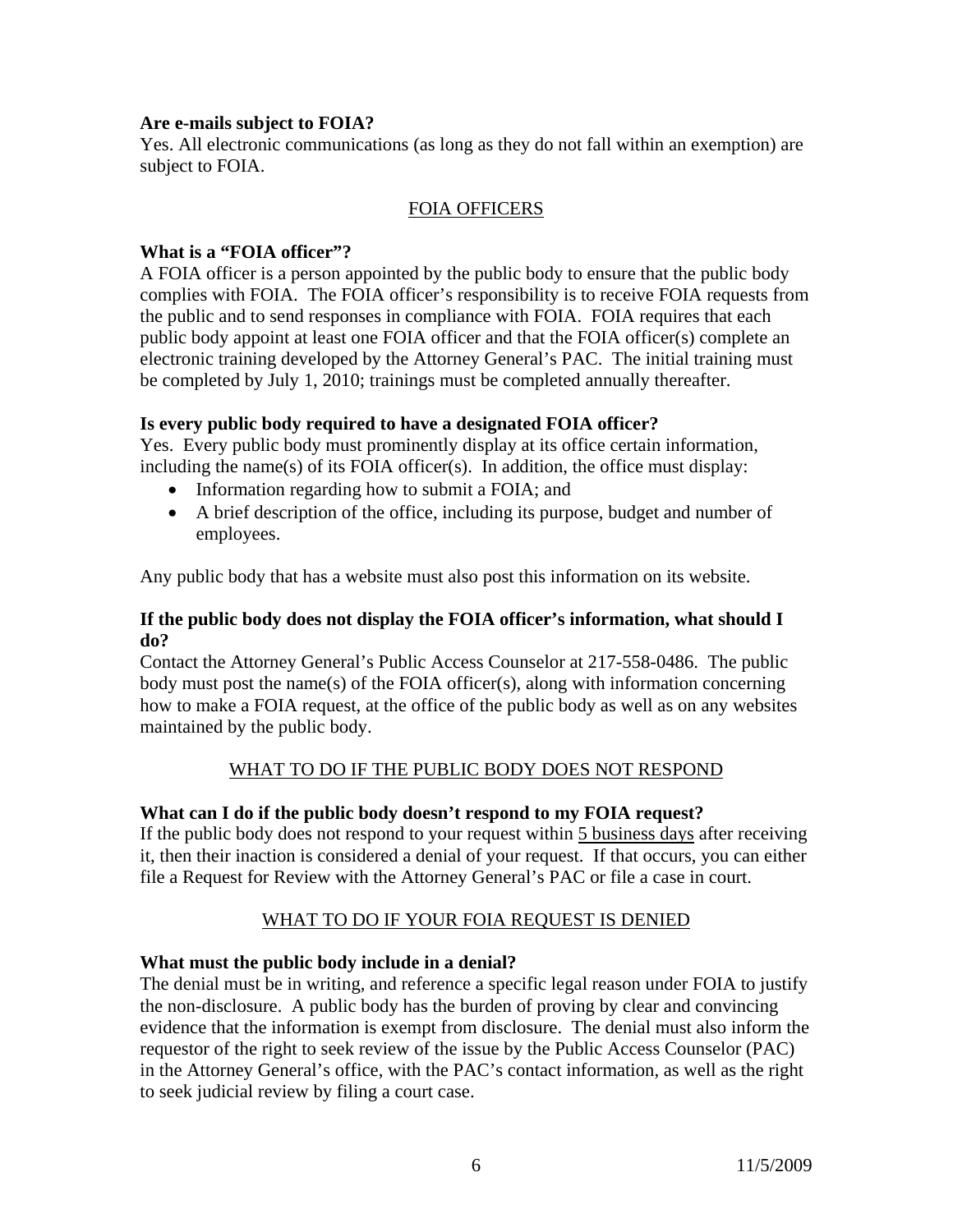## **What can I do if the public body denies my request for information?**

You can either file a Request for Review with the Attorney General's PAC or file a lawsuit in court.

*How to File a Request for Review with the Public Access Counselor (PAC)* 

## **First, what is a Request for Review?**

A Request for Review is a letter that a requestor may submit to the PAC if they believe that the public body has not followed FOIA. This letter is a formal way of asking the PAC to take a look at the request and the public body's response (or lack thereof) and determine if a FOIA violation has occurred. The request must be in writing, must be signed by the requestor, and must include a copy of the FOIA request for access to records and any responses from the public body. It must be submitted within 60 calendar days of the public body's final response (or date upon which the response was due).

### **Is there a deadline for submitting a Request for Review?**

Yes. The requestor must submit a Request for Review to the PAC within 60 calendar days after the date of the final denial from the public body (or the date upon which the response was due).

### **How do I contact the Public Access Counselor in the Attorney General's Office?**

The Public Access Counselor is a part of the Public Access Bureau in the Attorney General's Office. Here is the contact information:

Public Access Bureau 500 S. 2nd Street Springfield, Illinois 62706 217-558-0486 publicaccess@atg.state.il.us

## **What does the PAC do with my Request for Review?**

The PAC will review your request and will do one of three things:

- 1. Decide that no further action is necessary. If the PAC decides that the alleged violation is unfounded and no further action is necessary, the PAC will inform you and the public body of that decision.
- 2. Request more information from the public body. If more information is needed to review the issue, the PAC may, within 7 working days after receiving the Request for Review, send a copy of the Request to the public body and ask for any records the PAC needs to complete the review. The public body has 7 working days to provide the requested information. The Attorney General, through the PAC, has the authority to issue a subpoena if the public body fails to fully respond.
- 3. The PAC may also try to resolve your FOIA dispute with the public body through mediation or other informal efforts.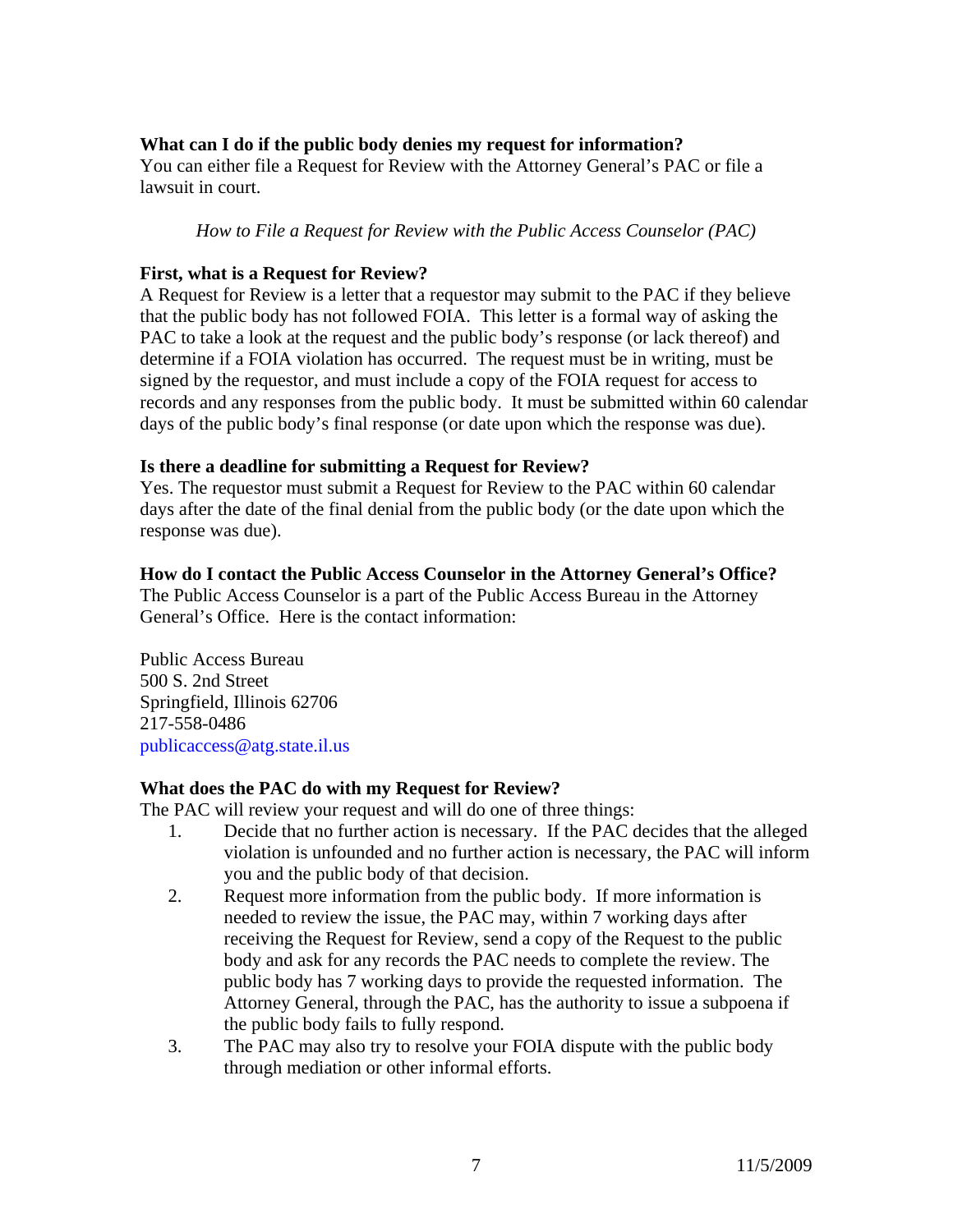### **When will the PAC issue a final decision?**

If the PAC decides to issue a binding opinion, the PAC will issue that opinion within 60 calendar days after receiving all the information needed to decide the matter. The PAC may extend the 60-day time period by 21 working days by sending a written notice to the requestor and the public body. This written notice must include the reasons for the extension.

#### **What are the different possible outcomes of a Request for Review by the PAC?**

There are multiple ways the PAC may respond to a Request for Review:

- Work to resolve your FOIA dispute with the public body.  $(5$  ILCS 140/9.5(f)) The PAC may choose to mediate the dispute or resolve the matter by means other than the issuance of a binding opinion. The PAC's decision to decline to issue a binding opinion is not reviewable.
- Review the issues in your FOIA dispute and determine that no further action is necessary. (5 ILCS 140/9.5(c)) If the PAC decides that the alleged violations of FOIA are unfounded, the PAC will advise the requestor and the public body of that decision. The PAC will not conduct any further review.
- Issue a binding opinion to resolve the FOIA dispute. (5 ILCS  $140/9.5(f)$ ) After obtaining and reviewing any information needed to analyze the FOIA dispute that you have with the public body and any additional information that you or the public body chose to provide, the PAC may issue a binding opinion. If the opinion orders the public body to produce records, the public body may appeal the opinion to the circuit court. If the public body does not appeal the opinion and fails to disclose the records as ordered by the opinion, the Attorney General's office may sue the public body to enforce the opinion. If the opinion concludes that the records fall within a FOIA exemption and need not be disclosed, you may appeal the opinion to the circuit court.

#### **Can the PAC issue Advisory Opinions to Public Bodies?**

Yes. The PAC may assist any public body by issuing an advisory opinion to provide guidance on how to comply with FOIA.  $(5$  ILCS 140/9.5(h)) The public body may request an advisory opinion to obtain guidance on FOIA compliance. The request must contain sufficient accurate facts from which a determination can be made. The PAC may request additional information from the public body to facilitate the review. A public body that relies in good faith on an advisory opinion of the PAC is not liable for penalties in a subsequent lawsuit, so long as the facts upon which the opinion is based have been fully disclosed to the PAC.

### **Do I have to file a Request for Review with the PAC before I file a FOIA lawsuit in court?**

No. You can file a FOIA lawsuit in court after you receive a denial from the public body, or after the PAC concludes a review of the matter. If the PAC decides to issue a binding opinion and you disagree with the opinions of the PAC, you can appeal the PAC's decision to the circuit court. You should be aware that if you ask the PAC to review a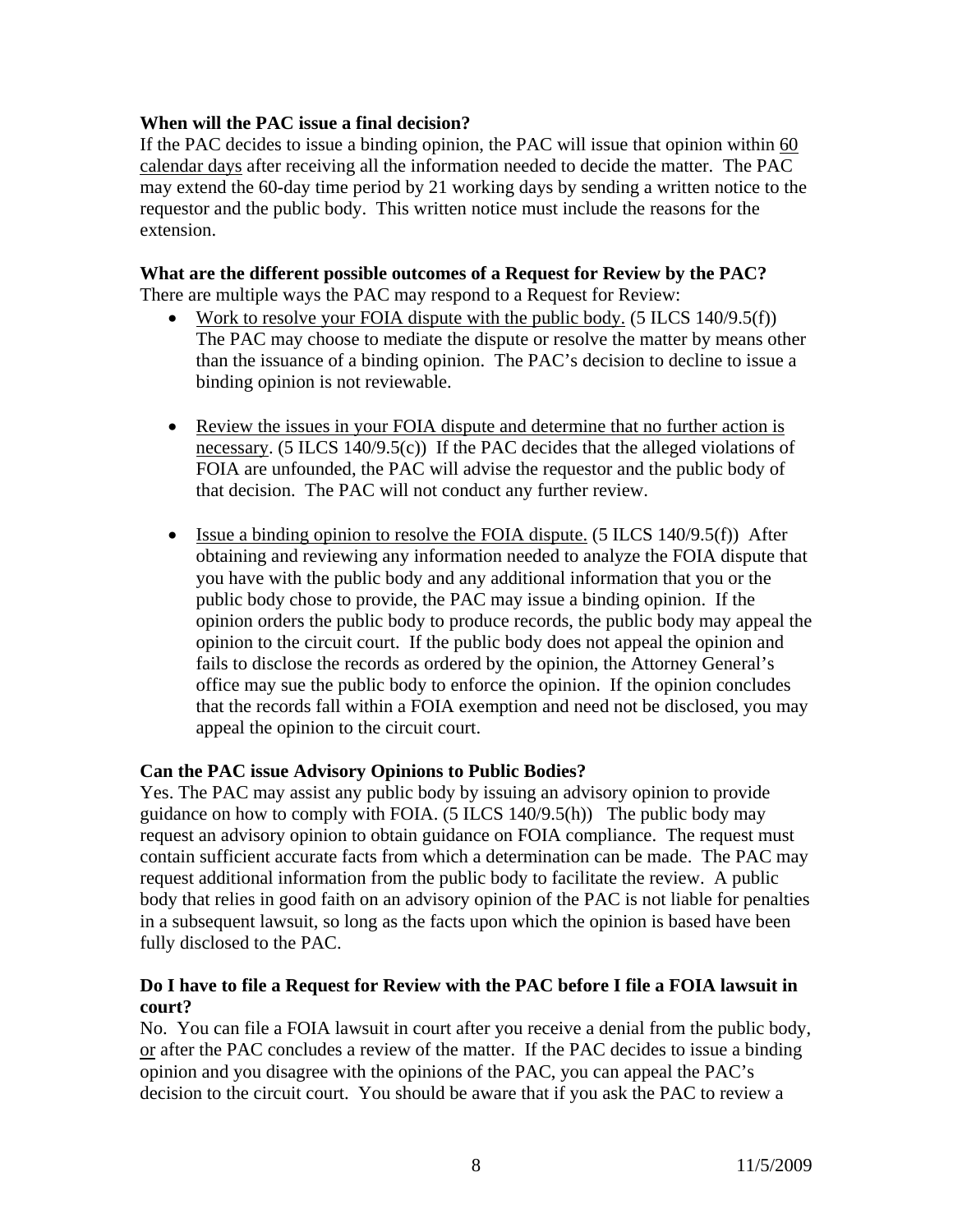matter and then decide, before the PAC completes the review, to go ahead and file a lawsuit without waiting for the PAC's decision, the PAC will immediately stop working on your Request for Review to allow your lawsuit to move forward.

## **What's the difference between my two appeal options: filing a Request for Review with the PAC or filing a suit in court?**

If the PAC issues a binding opinion deciding your case, then that opinion carries significant weight. If the losing party decides to appeal it to court, the court must give deference to the PAC's opinion and can only overturn it if it is clearly erroneous. If you decide not to seek assistance from the PAC and instead go straight to court, the public body has the burden to show that its denial was correct through clear and convincing evidence.

## EXEMPTIONS – RECORDS THAT ARE NOT PUBLIC

## **What is considered a "public record"?**

"Public records" are defined in FOIA as "all records, reports, forms, writings, letters, memoranda, books, papers, maps, photographs, microfilms, cards, tapes, recordings, electronic data processing records, electronic communications, recorded information and all other documentary materials pertaining to the transaction of public business, regardless of physical form or characteristics, having been prepared by or for, or having been or being used by, received by, in the possession of, or under the control of any public body." (5 ILCS 140/2(c)) Given this broad definition, FOIA is intended to cover any document, regardless of form, that pertains to government business.

## **Does "public record" include electronic information?**

Yes. FOIA defines public records to include electronic documents and communications. When a person requests a record that is maintained in an electronic format, the public body must provide it in the electronic format specified by the request, if that is feasible for the public body. If it is not feasible, the public body must present the information in the format in which it is maintained by the public body or in a paper format at the option of the requestor. The public body may charge a fee for the actual cost of purchasing the recording medium, such as the CD, but may not charge a fee for its search for or review of the information.

## **What kind of information can I not get access to?**

The FOIA law has a presumption that all information is public, unless the public body proves otherwise. There are several exceptions to public disclosure that include but are not limited to:

• Private information – "Private information" is exempt from disclosure under FOIA. FOIA defines "private information" as "unique identifiers, including a person's social security number, driver's license number, employee identification number, biometric identifiers, personal financial information, passwords or other access codes, medical records, home or personal telephone numbers, and personal e-mail addresses." Under FOIA, "private information also includes home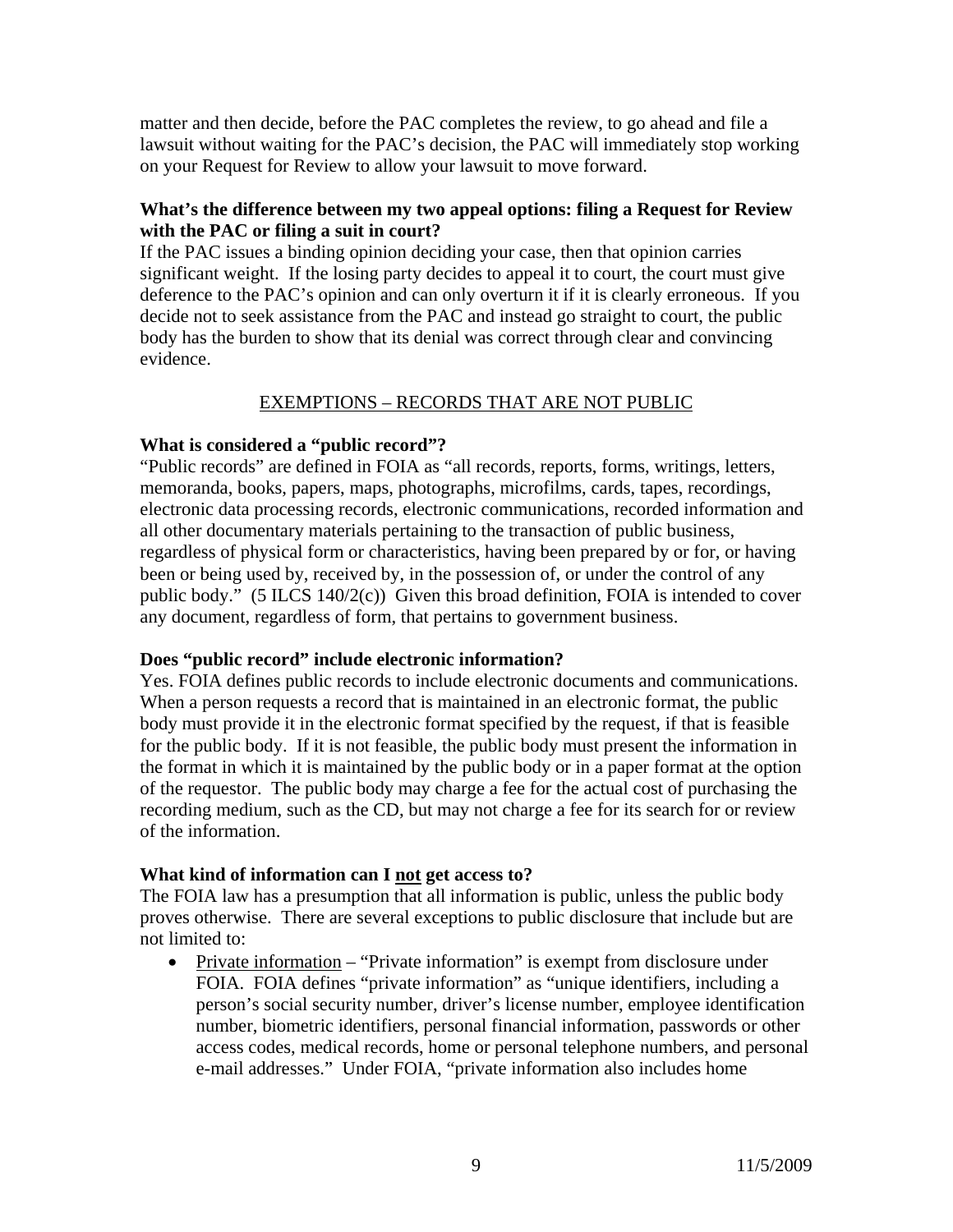addresses and personal license plate numbers, except as otherwise provided by law or when compiled without possibility of attribution to any person."

- Personal information that, if disclosed, would constitute a clearly unwarranted invasion of personal privacy, unless the disclosure is consented to in writing by the person who is the subject of the information. Under FOIA, the "unwarranted invasion of personal privacy" means the "disclosure of information that is highly personal or objectionable to a reasonable person and in which the subject's right to privacy outweighs any legitimate public interest in obtaining the information." Disclosing information that relates to the public duties of public employees is not considered an invasion of personal privacy.
- Law enforcement records that, if disclosed, would interfere with a pending or reasonably contemplated proceeding or that would disclose the identity of a confidential source.
- Information that, if disclosed, might endanger anyone's life or physical safety.
- Preliminary drafts or notes in which opinions are expressed or policies are formulated, unless the record is publicly cited and identified by the head of the public body.
- Business trade secrets or commercial or financial information that is proprietary, privileged or confidential and disclosure would cause competitive harm to the person or business.
- Proposals and bids for any contract, until a final selection is made.
- Requests that are "unduly burdensome." (See next question.)

## **What does "unduly burdensome" mean?**

An exemption exists for requests that are unduly burdensome. A request may be considered unduly burdensome if there is no way to narrow the request, and the burden on the public body to produce the information outweighs the public interest in the information. However, before relying on this exemption, the public body must first give the requestor an opportunity to reduce the request to a manageable size. If it is still unduly burdensome, the public body must explain in writing the reasons why the request is unduly burdensome and the extent to which compliance will burden the operations of the public body. Such a response is considered a denial.

## **What is a "clearly unwarranted invasion of personal privacy"?**

FOIA contains an exemption for records that, if disclosed, would result in a "clearly unwarranted invasion of personal privacy." An "unwarranted invasion of personal privacy" means the "disclosure of information that is highly personal or objectionable to a reasonable person and in which the subject's right to privacy outweighs any legitimate public interest in obtaining the information." Under FOIA, disclosing information that relates to the public duties of public employees is not considered an invasion of personal privacy.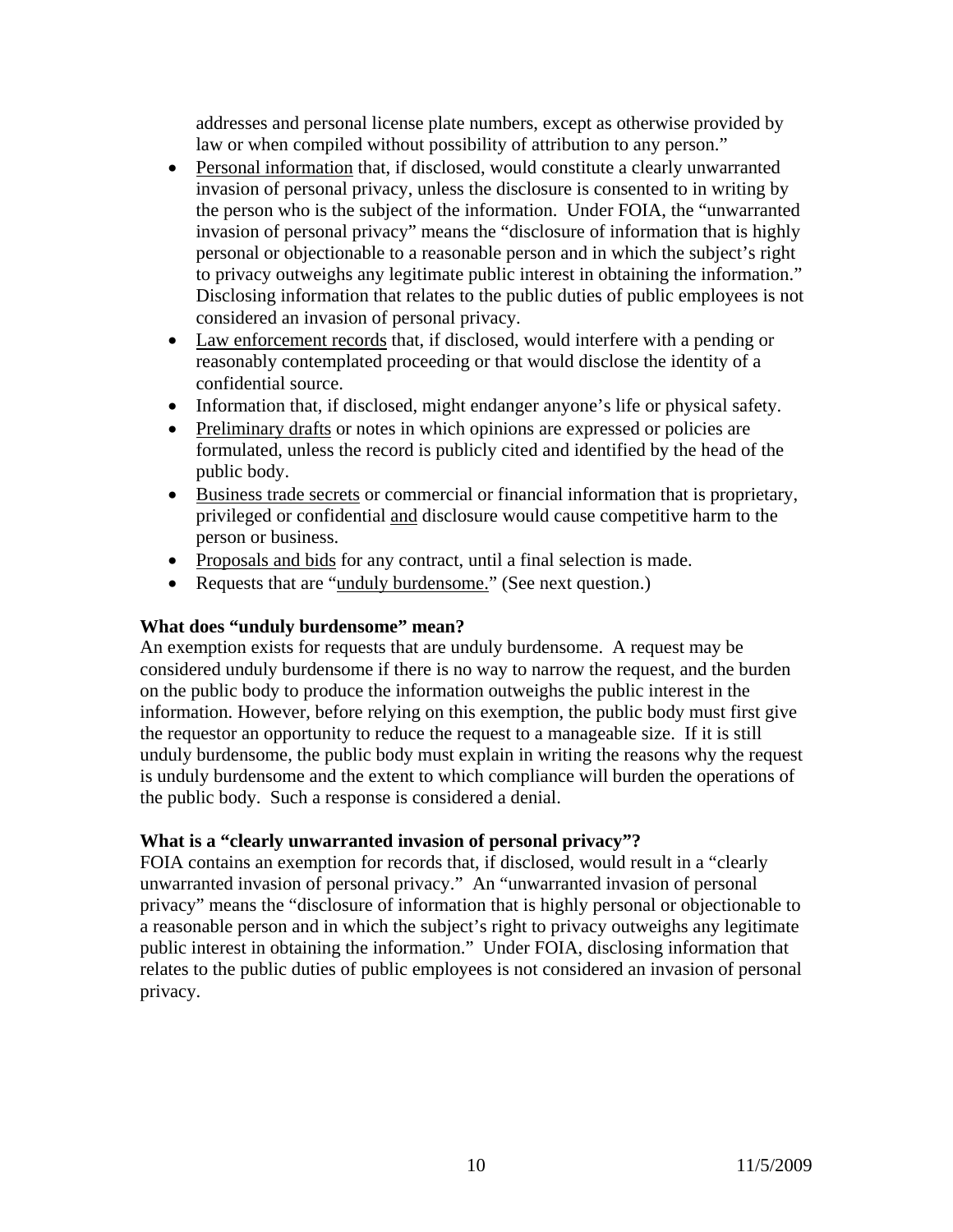## COMMERCIAL REQUESTS

#### **What is a request for information made for a commercial purpose?**

A commercial request is when the requestor seeks to use part or all of the public records for sale, resale, or solicitation or advertisement for sales or services. Requests by the news media, not-for-profit organizations, scientific or academic institutions are not considered commercial information requests.

#### **Are commercial information requests treated differently?**

Yes. A public body has 21 business days to respond to a request for information that is made for a commercial purpose. The public body can either: (1) provide the requested records; (2) advise when the records will be provided and the costs; (3) deny the request (if it falls under an exception); or (4) advise the requestor that the request is unduly burdensome.

#### **Can the public entity charge fees for copies of the information?**

Yes, but the fees are limited. For traditional black and white, letter or legal sized copies  $(8 \frac{1}{2} \times 11)$  or 11 x 17), the first 50 pages are free, and any additional pages can cost no more than 15 cents a page. For color copies or abnormal size copies, the public body can charge the actual cost of copying.

#### REDACTIONS

## **Can a public body remove or black out information from produced documents?**

Yes, if a record contains information that is exempt from disclosure under FOIA, a public body can remove or black out that exempt information from the public records. This is called "redaction." But the public body must produce the remaining information.

**Is there any information that a public body MUST withhold or redact?** Although there may be legitimate reasons to redact or withhold certain types of information, the only information that the Freedom of Information Act requires a public body to redact are the home addresses, home/private telephone numbers and social security numbers of employees noted on certified payroll records that are required to be submitted to a public body under the Prevailing Wage Act.

#### OTHER FOIA QUESTIONS

#### **Does a request for a copy of an ordinance require a FOIA request?** No. Ordinances are public documents that should be immediately available to the public without a FOIA request.

# **Can a public body allow you to inspect but not copy public documents?**

No. They must allow you to inspect and obtain copies of public documents.